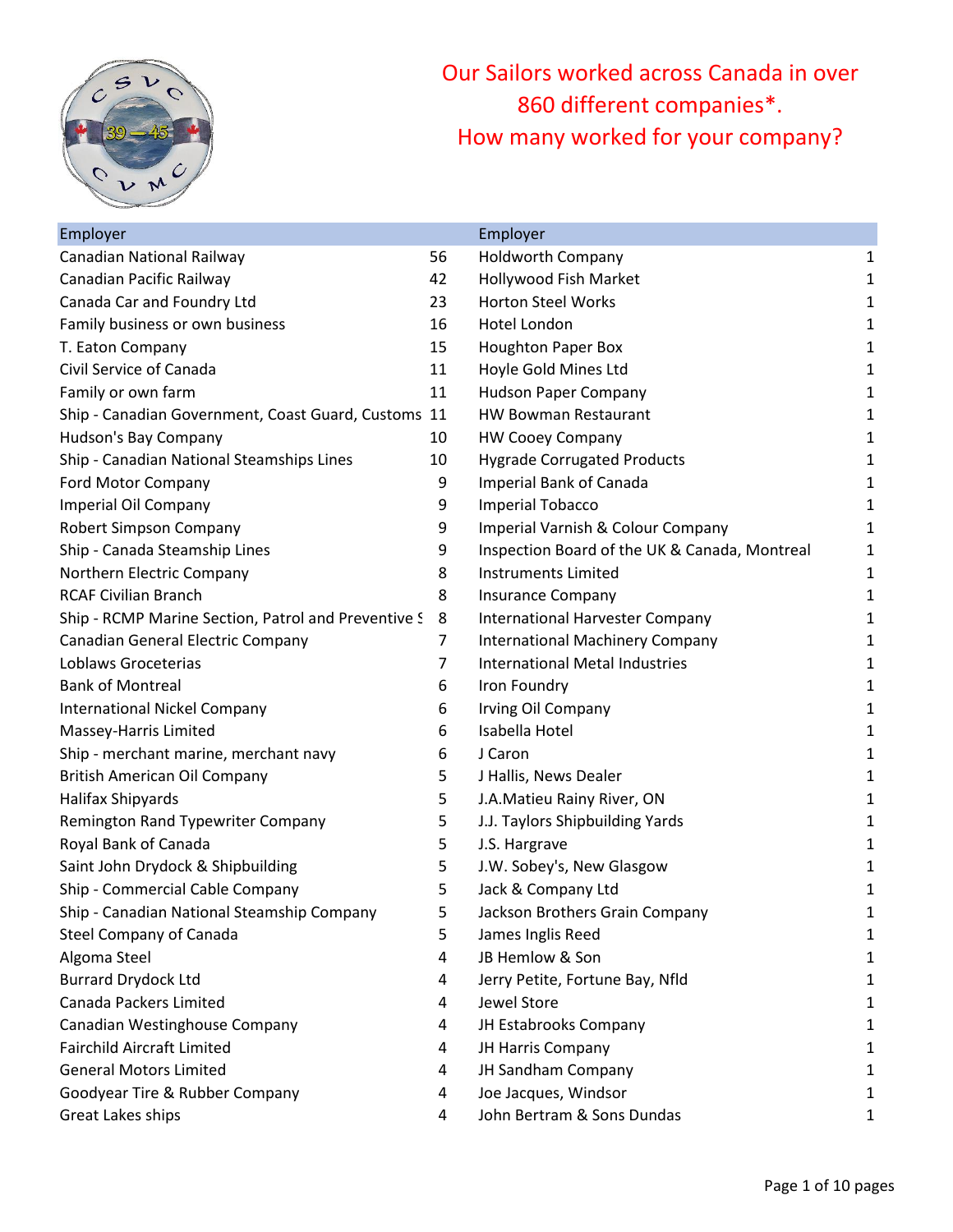| Employer                                           |                | Employer                                 |   |
|----------------------------------------------------|----------------|------------------------------------------|---|
| MacDonald's Consolidated Limited                   | 4              | John Deere Plow Company                  | 1 |
| <b>National Steel Car Company</b>                  | 4              | John Duff & Son                          | 1 |
| Noorduyn Aviation Limited                          | 4              | John Inglis Company                      | 1 |
| Northern Alberta Railways                          | 4              | John Jugler Company                      | 1 |
| <b>Otis-Fensom Elevator Company</b>                | 4              | John Morrow                              | 1 |
| Port Arthur Shipbuilding Company                   | 4              | John R. MacDonald                        | 1 |
| <b>Private Medical Practice</b>                    | 4              | John Ritchie & Company                   | 1 |
| Abitibi Power and Paper Company                    | 3              | John Secord                              | 1 |
| <b>BC Plywood Ltd</b>                              | 3              | Johnson and Ward                         | 1 |
| <b>Bell Telephone Company</b>                      | 3              | Johnston Motor Company                   | 1 |
| <b>Canadian Bank of Commerce</b>                   | 3              | Jones, Howard & Company                  | 1 |
| Canadian Industries Limited                        | 3              | <b>JW Brown</b>                          | 1 |
| Canadian Marconi Company                           | 3              | Kay Manufacturing Company                | 1 |
| <b>Canadian Vickers Limited</b>                    | 3              | Keith & Gronin                           | 1 |
| <b>Central Aircraft Ltd</b>                        | 3              | Kellogg company                          | 1 |
| Coca-Cola Company                                  | 3              | Kellogg Contruction company              | 1 |
| <b>Crane Limited</b>                               | 3              | Kenwards Show Repair                     | 1 |
| David Spencer Limited                              | 3              | Kerr Addison Gold Mines, Virginatown, ON | 1 |
| <b>Dominion Stores Ltd</b>                         | 3              | Kerr-Ellams Office Appliance Company     | 1 |
| <b>General Steel Wares Limited</b>                 | 3              | Kingston Dockyard                        | 1 |
| Great West Life Assurance Company                  | 3              | Kopelow's Grocery                        | 1 |
| <b>McIntyre Mining Company</b>                     | 3              | Kumen-Shipman Electric                   | 1 |
| <b>Ottawa Car and Aircraft</b>                     | 3              | L.E. Waterman Company                    | 1 |
| Post Office                                        | 3              | LA Young                                 | 1 |
| Royal Typewriter Company                           | 3              | LA Young Industries of Canada            | 1 |
| Ship - Canadian Dredge & Dock Company              | 3              | Labourer                                 | 1 |
| Ship - Upper Lakes & St Lawrence Transportation Co | 3              | Lafrance Textiles Limited                | 1 |
| Unemployed                                         | 3              | Lake of the Woods Milling                | 1 |
| <b>Vulcan Iron Works</b>                           | 3              | Laroche-McDonald Agencies                | 1 |
| West Coast Shipbuilders Ltd                        | 3              | Lasalle Hotel Toronto                    | 1 |
| Anaconda American Brass                            | 2              | Laundering & drycleaning service         | 1 |
| Anglo-Canadian Pulp & Paper Mills                  | 2              | Laurentian Forest Protective Association | 1 |
| Babcock-Wilcox & Goldie-McCulloch Ltd              | 2              | Lawrence T Porter                        | 1 |
| <b>Bank of Nova Scotia</b>                         | $\overline{2}$ | Leek and Company                         | 1 |
| <b>Bata Shoe Company</b>                           | 2              | Lending Library                          | 1 |
| <b>BC Pulp and Paper Company</b>                   | 2              | Lever Brothers                           | 1 |
| BF Goodrich Rubber Company                         | $\overline{2}$ | Lewis Limited                            | 1 |
| Canada Dry Ginger Ale Ltd.                         | 2              | Lieutenant Governor of BC (EW Hamber)    | 1 |
| Canadian Bridge Company                            | $\overline{2}$ | Link-Belt Limited                        | 1 |
| Canadian Iron Foundries, St, Thomas                | $\overline{2}$ | Liquid Carbonic Canadian Corp.           | 1 |
| <b>Canadian Pacific Airlines</b>                   | 2              | Lloyd's Register of Shipping             | 1 |
| <b>Chrysler Corporation Limited</b>                | 2              | Locke, Lane, Nicholson & Sheppard        | 1 |
| <b>Cockshutt Plow Company</b>                      | $\overline{2}$ | London & Western Trust Corp.             | 1 |
| <b>Consolidated Mining and Smelting Company</b>    | $\overline{2}$ | London Life Insurance Company            | 1 |
| <b>Consolidated Optical Company</b>                | 2              | Loney Brothers                           | 1 |
| Dominion Bridge Company                            | $\overline{2}$ | Lord Nelson Hotel                        | 1 |
| <b>Dominion Coal Company</b>                       | $\overline{2}$ | Louis Gagne                              | 1 |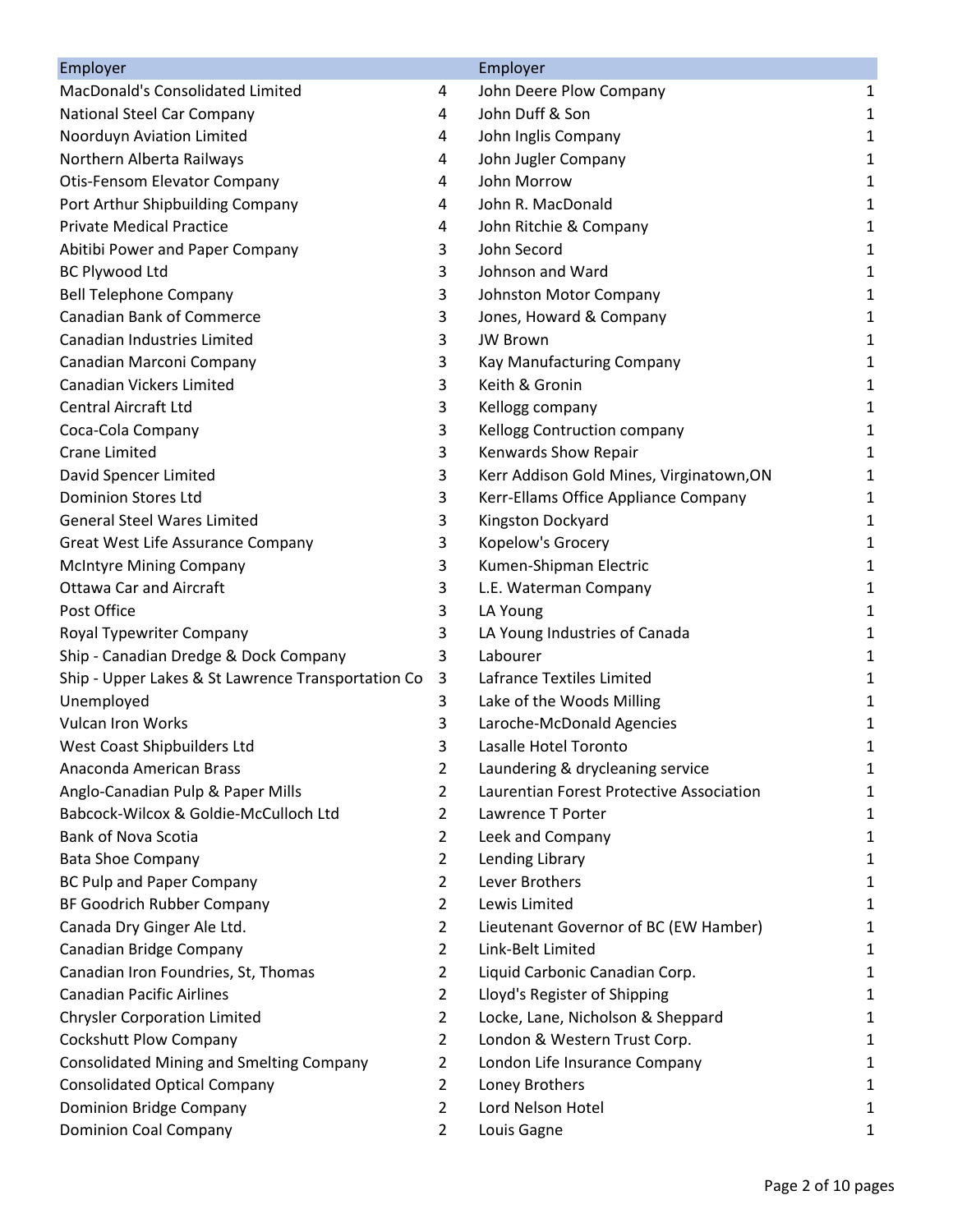| Employer                                              |                | Employer                                 |   |
|-------------------------------------------------------|----------------|------------------------------------------|---|
| Dominion Engineering Ltd                              | $\overline{2}$ | Lumberman Printing Company               | 1 |
| <b>Early Motors</b>                                   | $\overline{2}$ | Lynch Shows                              | 1 |
| <b>Empire Stevedoring Company</b>                     | $\overline{2}$ | M. Shuchat & Company                     | 1 |
| Foster Wheeler Ltd                                    | $\overline{2}$ | M.J. Smith Decorator                     | 1 |
| Fraser Valley Milk Producers Association              | $\overline{2}$ | MacDougall Lumber                        | 1 |
| Gilchrist Baking Co.                                  | $\overline{2}$ | MacMillan Industries Limited             | 1 |
| <b>Gurney Foundry</b>                                 | $\overline{2}$ | Madsen Red Lake Gold Mines               | 1 |
| Gypsum Lime & Alabastine Canada                       | $\overline{2}$ | <b>Mahon Electric</b>                    | 1 |
| <b>Hayes Steel Limited</b>                            | $\overline{2}$ | Mammay Bread                             | 1 |
| <b>HMC Dockyard Halifax</b>                           | $\overline{2}$ | <b>Manitoba Bus Terminals</b>            | 1 |
| <b>Holeproof Hosiery</b>                              | $\overline{2}$ | Manitoba Cold Storage                    | 1 |
| Hudson Bay Mining and Smelting Company                | $\overline{2}$ | Manitoba Paper Company                   | 1 |
| Hydro Electric Power Commission of Ontario            | $\overline{2}$ | Manitoba Pool Company                    | 1 |
| <b>Ideal Bread Company</b>                            | $\overline{2}$ | Manitoba Wheat Pool                      | 1 |
| <b>International Paper Company</b>                    | $\overline{2}$ | Manning and Shaw Fuels                   | 1 |
| JP Porter & Sons (dredging)                           | $\overline{2}$ | <b>Manning Equipment</b>                 | 1 |
| Manitoba Telephone System                             | $\overline{2}$ | Mannitona Hotel, Brockville              | 1 |
| McColl-Frontenac Oil Company                          | $\overline{2}$ | Marble and Tile Ltd.                     | 1 |
| McCormick's Limited                                   | $\overline{2}$ | Margolis & Margolis                      | 1 |
| <b>McDonald Brothers Ltd</b>                          | $\overline{2}$ | Marine gasoline operator                 | 1 |
| McGavin's Bakery                                      | $\overline{2}$ | Marine Industries Ltd, Sorel             | 1 |
| <b>Montreal Daily Herald</b>                          | $\overline{2}$ | Marrow Screw and Nut                     | 1 |
| <b>National Grocers</b>                               | $\overline{2}$ | <b>Marshall Mattress Company</b>         | 1 |
| North American Cayamid company                        | $\overline{2}$ | <b>Marshall Wells Wholesale Business</b> | 1 |
| Northern Ontario Power Company                        | $\overline{2}$ | Martin Kiley Company                     | 1 |
| <b>Palm Dairies</b>                                   | $\overline{2}$ | Martinson Pipe Co.                       | 1 |
| Parent Plumbing & Electric Company                    | $\overline{2}$ | <b>Maund Paint Company</b>               | 1 |
| <b>Provincial Paper Mill</b>                          | $\overline{2}$ | <b>Mayfair Theatre</b>                   | 1 |
| <b>RCA Victor</b>                                     | $\overline{2}$ | <b>McAvity and Sons</b>                  | 1 |
| Robin Hood Mills                                      | 2              | McBride's Ltd                            | 1 |
| <b>Royal Military College</b>                         | 2              | McClocklin Real Estate, Saskatoon        | 1 |
| Royal York Hotel                                      | $\overline{2}$ | <b>McConvilles Grocery</b>               | 1 |
| Safeway Stores Limited                                | $\overline{2}$ | <b>McDonald Printing Company</b>         | 1 |
| Searle Grain Company                                  | $\overline{2}$ | <b>McGill University</b>                 | 1 |
| Ship - Sarnia Steamship Lines                         | $\overline{2}$ | <b>McKinnon Industries</b>               | 1 |
| Ship - SS "Maid of Stirling" - Willow Bay Steamship C | 2              | <b>McMurray Brothers</b>                 | 1 |
| Ship - SS H.M. "Flagler"                              | $\overline{2}$ | Meadowsweet Dairy (Cheese makers)        | 1 |
| Ship - Union Steamship Company of British Columbia    | $\overline{2}$ | <b>Merchants Consolidated</b>            | 1 |
| Spruce Falls Power & Paper Company                    | $\overline{2}$ | <b>Metropolitan Transport Company</b>    | 1 |
| Steinberg's Grocery store                             | $\overline{2}$ | <b>Mills Motors Limited</b>              | 1 |
| Sun Life Assurance Company                            | $\overline{2}$ | Mimeograph Company Ltd                   | 1 |
| Swift-Canadian Company                                | $\overline{2}$ | Minnesota, Dakota & Western Railway      | 1 |
| <b>Toronto Daily Star</b>                             | $\overline{2}$ | <b>Model Groceries</b>                   | 1 |
| <b>Toronto Evening Telegram</b>                       | $\overline{2}$ | Model Print Shop                         | 1 |
| <b>Toronto General Hospital</b>                       | $\overline{2}$ | Modern City Dairy                        | 1 |
| <b>Toronto Shipbuilding Company</b>                   | $\overline{2}$ | Modern Dairies Ltd.                      | 1 |
| Underwood-Elliot-Fisher Company                       | $\overline{2}$ | Modern Dairy Company                     | 1 |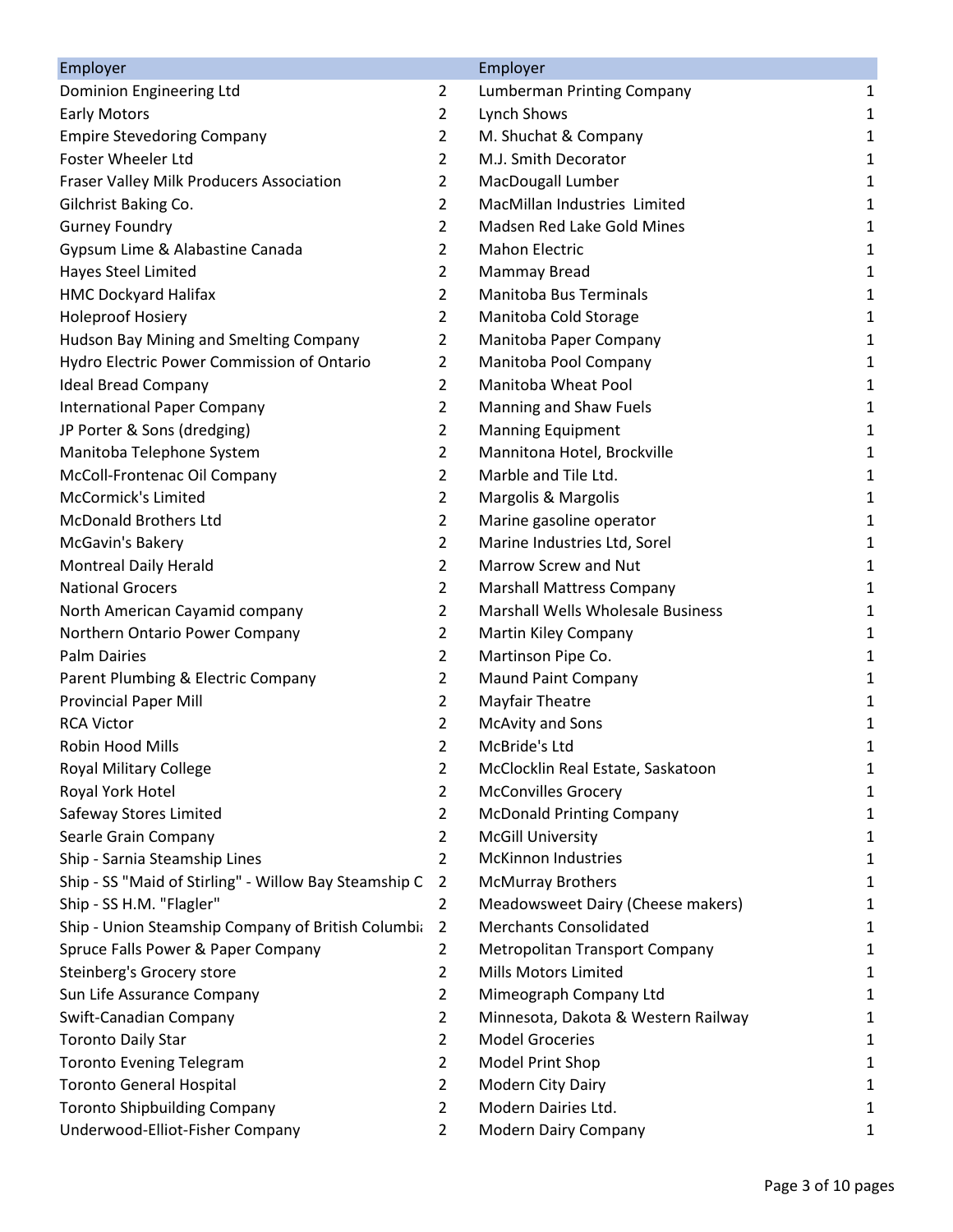| Employer                                              |                | Employer                                     |   |
|-------------------------------------------------------|----------------|----------------------------------------------|---|
| University of Manitoba                                | $\overline{2}$ | Mohawk Line, Montreal                        | 1 |
| University of Toronto                                 | $\overline{2}$ | Monarch Battery Company                      | 1 |
| Verdun Protestant Hospital                            | $\overline{2}$ | Monarch Lumber Company                       | 1 |
| <b>Victory Aircraft Limited</b>                       | $\overline{2}$ | <b>Mono Limited</b>                          | 1 |
| Western Steel Products Ltd                            | $\overline{2}$ | Mont Royal Hotel                             | 1 |
| Yarrows Shipyard Limited                              | $\overline{2}$ | Montreal & Southern Counties Railway         | 1 |
| <b>York Arsenals Limited</b>                          | $\overline{2}$ | Montreal General Hospital                    | 1 |
| A. Andrews and Company                                | 1              | <b>Montreal Locomotive Works</b>             | 1 |
| A.F. Morgan                                           | 1              | Morrow Screw and Nut Company                 | 1 |
| A.M. Howe                                             | $\mathbf{1}$   | Mount Bernard Dairy                          | 1 |
| A.W.Gardhouse Malton, ON                              | $\mathbf{1}$   | Movie theatre                                | 1 |
| A1. Zegelstien                                        | $\mathbf{1}$   | Mr. Cliff White                              | 1 |
| Adam & Company                                        | 1              | <b>MRA Department Store</b>                  | 1 |
| Advance Scarf Manufacturing Co.                       | 1              | Mrs Belanger, General Store                  | 1 |
| <b>AE Quigley</b>                                     | 1              | Mrs James Jones Fish Market                  | 1 |
| Aikenhead Hardware Company, Toronto                   | 1              | Mrs John Duncan                              | 1 |
| Aircraft repair Ltd                                   | 1              | <b>Mrs Prior</b>                             | 1 |
| Alberni Plywood Company                               | $\mathbf{1}$   | Mrs Ross                                     | 1 |
| Albert Stern, New York                                | $\mathbf{1}$   | Mrs T.W. Lyman                               | 1 |
| Alexandra Hospital                                    | 1              | Muller's Motorcycle Works                    | 1 |
| Allen Electric Company                                | 1              | Musgraves bakery                             | 1 |
| <b>Alliance Paper Mills</b>                           | $\mathbf{1}$   | N Hoffman Button Factory                     | 1 |
| <b>Allied Brass Limited</b>                           | $\mathbf{1}$   | National Cash Register Company               | 1 |
| Allied War Supplies Corp                              | 1              | National Fish Company                        | 1 |
| <b>Almonte Flour Mills</b>                            | $\mathbf{1}$   | <b>National Motors Limited</b>               | 1 |
| Aluminum Company of Canada                            | 1              | Naval Pre-entry school                       | 1 |
| <b>Amulet Mines</b>                                   | 1              | Naval Service Control Office, Port of Quebec | 1 |
| Amunition Plant, Defence Industries Ltd., Valleyfied, | $\mathbf{1}$   | Neanem Fur Company                           | 1 |
| Ansonville Public School                              | 1              | <b>Nelson Brothers</b>                       | 1 |
| Arctic Ice Co.                                        | 1              | Nerlich & Company                            | 1 |
| Arnold Ziporkin                                       | 1              | New Brunswick Broadcasting Company           | 1 |
| Art L. Hodginson                                      | 1              | New Pathway Press                            | 1 |
| AS & E Robinson & Company                             | 1              | New York Rangers (42-43)                     | 1 |
| AT Thomas                                             | 1              | Niagara Parks Commission                     | 1 |
| Athabasca School Division                             | 1              | Nootka Packing Company                       | 1 |
| <b>Atlantic Sugar Refinery</b>                        | 1              | Noranda Mines Ltd                            | 1 |
| <b>Atlas Steel</b>                                    | 1              | Norris Grain Co. Toronto                     | 1 |
| <b>Austin Sales and Service</b>                       | 1              | North Battleford Skating Arena               | 1 |
| Auto Specialists limited                              | 1              | North Hill Grocery                           | 1 |
| <b>Auto-Clearing House</b>                            | 1              | North Western Brass                          | 1 |
| <b>Avenue Meat Market</b>                             | 1              | Northern Broadcasting Company                | 1 |
| Ayerst, McKenna & Harrison Ltd                        | 1              | Northern Engineering Company Limited         | 1 |
| <b>B</b> Greenberg                                    | 1              | Northern Foundry and Machine Company         | 1 |
| <b>Badwater Towing Company</b>                        | 1              | Norton Carbon Paper Company                  | 1 |
| <b>Baillergeon Express</b>                            | 1              | Norwich Union Fire Insurance Society         | 1 |
| <b>Bakery</b>                                         | 1              | Nova Scotia Steel and Coal Company           | 1 |
| Band & Cole Company                                   | 1              | Nutana Meat Market                           | 1 |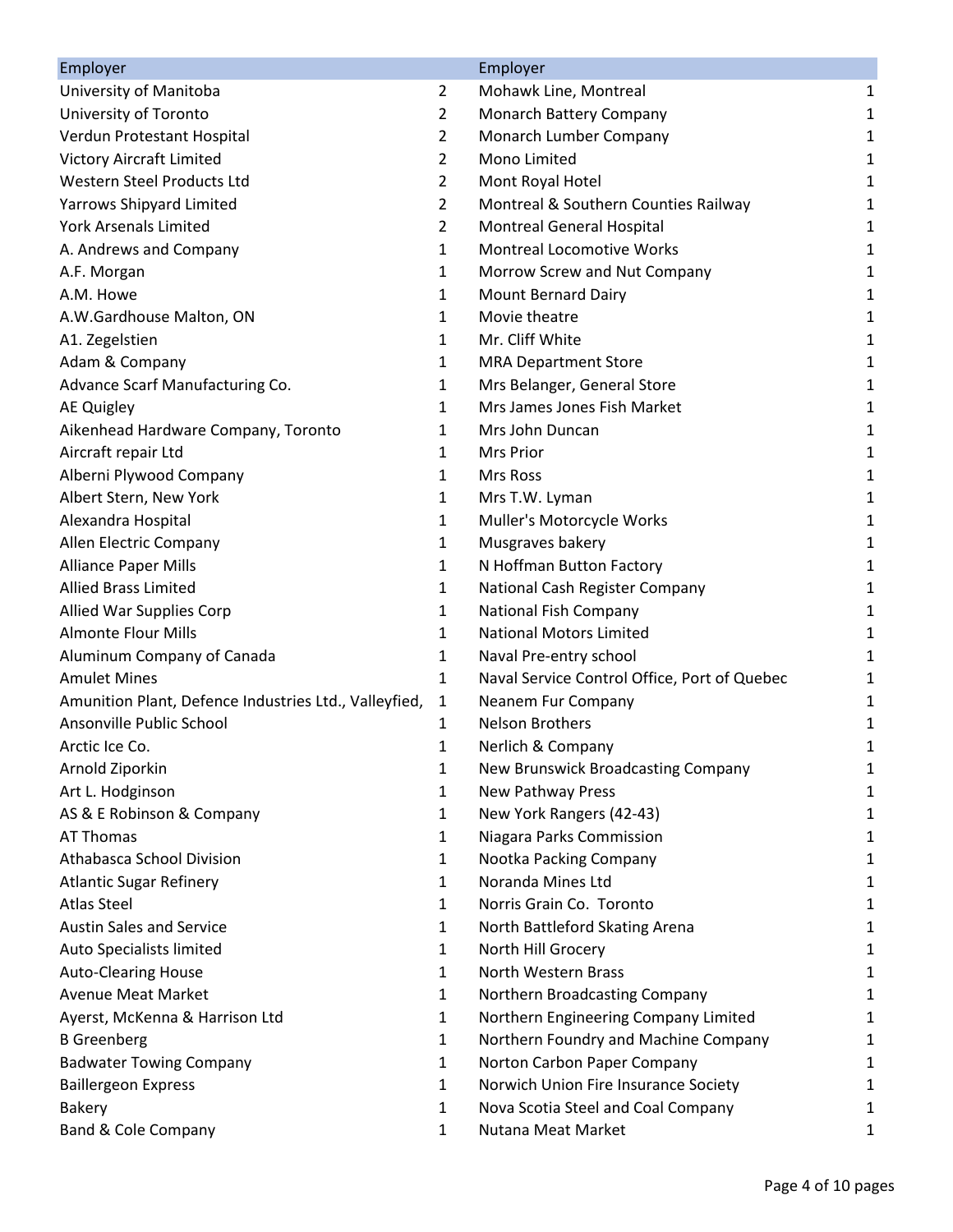| Employer                                           |              | Employer                             |   |
|----------------------------------------------------|--------------|--------------------------------------|---|
| <b>Bank of Toronto</b>                             | $\mathbf{1}$ | <b>Nutana Service Station</b>        | 1 |
| <b>Banque Canadienne Nationale</b>                 | $\mathbf{1}$ | <b>NW Graves Company</b>             | 1 |
| <b>Barnett &amp; White Construction</b>            | 1            | O'Brien's Motors, Saint John         | 1 |
| Barry & Staines                                    | 1            | <b>Occidental Packing house</b>      | 1 |
| <b>Bates &amp; Innes Mills</b>                     | $\mathbf{1}$ | Ogilvie Flour Mills                  | 1 |
| <b>BC Cement Works</b>                             | $\mathbf{1}$ | Oldfield, Kirby & Gardner            | 1 |
| <b>BC Electrical Railway Company</b>               | $\mathbf{1}$ | O'Neil European Machine Company      | 1 |
| <b>BC Forest Service</b>                           | $\mathbf{1}$ | <b>Ontario Automobile Company</b>    | 1 |
| <b>BC Power and Gas</b>                            | 1            | <b>Ontario Construction Company</b>  | 1 |
| BC Regiment, DCOR C.A.                             | 1            | <b>Ontario Government</b>            | 1 |
| BCCS (Island Tug and Barge)                        | $\mathbf{1}$ | <b>Ontario Hospital</b>              | 1 |
| Beach Furniture Ltd                                | 1            | <b>Ontario Hospital, New Toronto</b> | 1 |
| <b>Beach Meat Market</b>                           | 1            | Ontario Hospital, Whitby             | 1 |
| <b>Beath's Barrels Ltd</b>                         | 1            | <b>Ontario Paper Company</b>         | 1 |
| Beattie Washing Machine Company                    | $\mathbf{1}$ | <b>Ontario Provincial Police</b>     | 1 |
| <b>Beatty Brothers NB</b>                          | 1            | <b>Ottawa Brass Manufacturing</b>    | 1 |
| Beatty Brothers, Sudbury                           | $\mathbf{1}$ | <b>Ottawa Dairy</b>                  | 1 |
| <b>Begg Motor Company</b>                          | $\mathbf{1}$ | <b>Otway Dairy</b>                   | 1 |
| <b>Bennie Electric</b>                             | $\mathbf{1}$ | Paint and Arts Supply Ltd            | 1 |
| Bepco Canada Ltd                                   | $\mathbf{1}$ | Palliser hotel                       | 1 |
| <b>Berrisford Grocery Store</b>                    | 1            | Pamour Porcupine Mines Limited       | 1 |
| Bertram's                                          | $\mathbf{1}$ | Parker Dye Works                     | 1 |
| <b>Berwick Bakery</b>                              | $\mathbf{1}$ | Patterson Steamship Lines            | 1 |
| <b>Big 6 Mining Company</b>                        | $\mathbf{1}$ | Payment's Grocery                    | 1 |
| Blacksmith Shop, Lakefield                         | $\mathbf{1}$ | PCE Railway, Squamish BC             | 1 |
| <b>Blaiklock Brothers Montreal</b>                 | $\mathbf{1}$ | Pedlar People Ltd.                   | 1 |
| <b>Blue Line Transit Co.</b>                       | 1            | <b>Penmans Limited</b>               | 1 |
| <b>Blue Ribbon Ltd</b>                             | 1            | Pepsi-cola company                   | 1 |
| Board of school trustees, Fredericton              | 1            | Pere Marquet Railway                 | 1 |
| Boeing Aircraft of Canada Limited                  | 1            | Perfect Circle Piston Ring Co.       | 1 |
| Boot factory, Auburn Maine                         | 1            | Perkins Tissue Mills Ltd.            | 1 |
| <b>Boston Insulated Wire Company</b>               | $\mathbf{1}$ | <b>Phillips Electrical Works</b>     | 1 |
| <b>Boston Motors</b>                               | 1            | <b>Phoenix Press</b>                 | 1 |
| Bosworth garage                                    | 1            | <b>Photo Engravers</b>               | 1 |
| Bowell McDonald Motor Co. Vancouver                | 1            | Picardy Candy Company of Alberta     | 1 |
| <b>Bowles Lunch</b>                                | 1            | Pictou Foundry & Machine Company     | 1 |
| Boyle & Son Hardware                               | 1            | Pictou Shipyards                     | 1 |
| Boyles Brothers Limited, Kirkland Lake             | 1            | Piercey Supplies, Halifax            | 1 |
| <b>Bradshaw's Limited</b>                          | 1            | Pigeon Lumber Co.                    | 1 |
| <b>Braithwaite Brothers Hardware</b>               | 1            | PO Department                        | 1 |
| Brantford Coach & Body Do.                         | 1            | <b>Pollard Brothers</b>              | 1 |
| <b>Brett Trading Company</b>                       | $\mathbf{1}$ | Ponoka Mental Hospital               | 1 |
| <b>Bristol Aircraft</b>                            | $\mathbf{1}$ | Port Alberni Pacific Lumber Co       | 1 |
| British Commonwealth Air Training - civilian staff | 1            | <b>Powell Equipment Company</b>      | 1 |
| <b>British Meat Packers</b>                        | 1            | Powell River Paper Company           | 1 |
| <b>British Yukon Navigation</b>                    | $\mathbf{1}$ | <b>Precision Machine Company</b>     | 1 |
| <b>Broadway Cleaners</b>                           | 1            | Price Waterhouse, Toronto            | 1 |
|                                                    |              |                                      |   |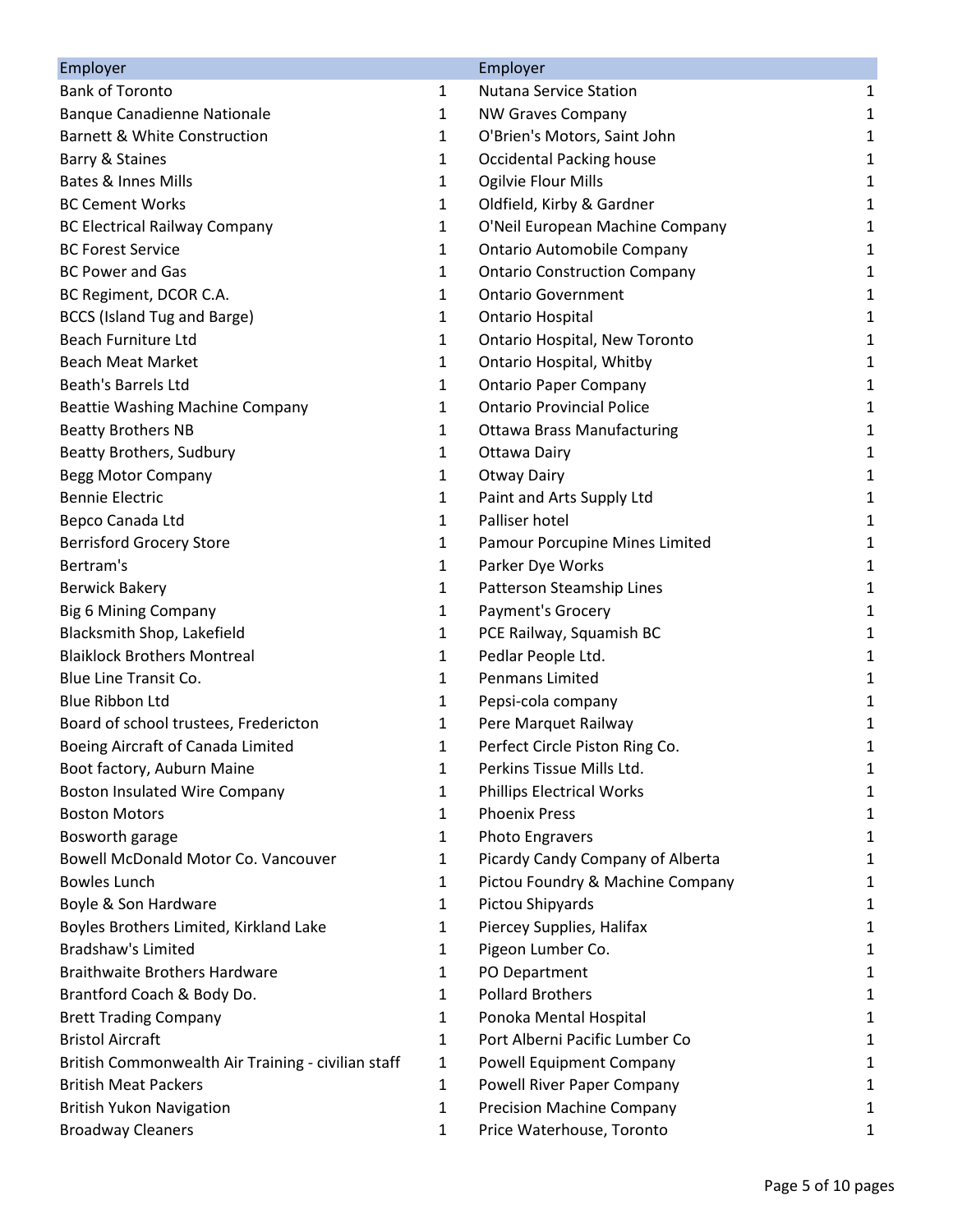| Employer                                         |              | Employer                              |   |
|--------------------------------------------------|--------------|---------------------------------------|---|
| Brokerage Equitable Securities Company           | $\mathbf{1}$ | Printer                               | 1 |
| <b>Brookfield Construction Co.</b>               | $\mathbf{1}$ | <b>Pritchard Andrews Company</b>      | 1 |
| <b>Brown Engineering Company</b>                 | 1            | Progressice Engineering Company       | 1 |
| <b>Bruck Silk Mills</b>                          | $\mathbf{1}$ | Propeller Repair Shop                 | 1 |
| <b>Buckerfield's Limited</b>                     | $\mathbf{1}$ | <b>Prudential Insurance Company</b>   | 1 |
| <b>Building Supplies &amp; Milling Company</b>   | $\mathbf{1}$ | Quebec highway department             | 1 |
| <b>Burlec Limited</b>                            | 1            | Quebec Stream Commission              | 1 |
| <b>Burlington Steel Company</b>                  | 1            | R. Buckley, K.C., Parliament Bldgs    | 1 |
| Burrard Rivet & Forge Ltd                        | $\mathbf{1}$ | R.A. MacPhail                         | 1 |
| C. Woodward Limited                              | $\mathbf{1}$ | Rainier Packing Company               | 1 |
| C.A. Parsons & Company                           | $\mathbf{1}$ | RCE (Army) Heating Plant, Saskatoon   | 1 |
| C.S. Hyman & Son                                 | 1            | <b>RCETC</b>                          | 1 |
| Caledonia Mines, Cape Breton                     | 1            | <b>Recreation Bowling Alley</b>       | 1 |
| <b>Calgary Herald</b>                            | $\mathbf{1}$ | Regan Boy's Shop                      | 1 |
| Cambell, Glendenning & Company                   | $\mathbf{1}$ | <b>Regent Tavern</b>                  | 1 |
| <b>Campbell Construction Company</b>             | $\mathbf{1}$ | Regina Industries, Regina             | 1 |
| Canada Bread Company                             | $\mathbf{1}$ | Reliance Grain Elevator Port Arthur   | 1 |
| Canada Carbon & Ribbon                           | $\mathbf{1}$ | Research Enterprise Limited           | 1 |
| Canada Foundry                                   | $\mathbf{1}$ | Riddell Stead, Graham & Hutchison     | 1 |
| Canada Glass Company                             | $\mathbf{1}$ | <b>Riverside Iron Works</b>           | 1 |
| Canada Hotel Toronto                             | $\mathbf{1}$ | Robert Thompson                       | 1 |
| Canada Illinois Tool Company                     | $\mathbf{1}$ | Robertson & Son                       | 1 |
| Canada Iron Foundries Ltd                        | $\mathbf{1}$ | Rogers Radio Toronto                  | 1 |
| Canada Land and Irrigation Company               | 1            | Rogers Silverware                     | 1 |
| Canada Life Assurance Company                    | $\mathbf{1}$ | <b>Roland Massey</b>                  | 1 |
| Canada Machinery Corp Ltd.                       | 1            | Royal Ice Cream Parlour               | 1 |
| Canada Metal Company                             | 1            | Royal St Lawrence Yacht Club          | 1 |
| Canada Mining and Smelting Company               | $\mathbf{1}$ | Royal Victoria Hospital               | 1 |
| Canada Publishers War Finance Comm               | $\mathbf{1}$ | Ruston & Hornsby Itd, England         | 1 |
| Canada Veneers                                   | 1            | S&W (Franklin River) Company          | 1 |
| Canada Works                                     | 1            | Saint John (NB) County Hospital       | 1 |
| Canadian Aircraft Instruments & Accessories      | 1            | Salvation Army Hostel, Saint John     | 1 |
| Canadian Auto Trim                               | 1            | Sandylands Company                    | 1 |
| Canadian Bakeries Edmonton                       | 1            | Sask Government Telephones            | 1 |
| <b>Canadian Celanese</b>                         | 1            | Sask Pool Terminal No. 7, Port Arthur | 1 |
| <b>Canadian Cotton Limited</b>                   | 1            | Sask Wheat Board, Winnipeg            | 1 |
| Canadian Fairbanks & Morse Company               | 1            | Saskatchewan Legislature              | 1 |
| Canadian Fish and Cold Storage Company           | 1            | Saskatoon Cartage                     | 1 |
| Canadian Ice Machine Company                     | 1            | Saskatoon Municipal Railway           | 1 |
| Canadian Kellogg Company                         | 1            | Saul's Dairy, London, ON              | 1 |
| Canadian Kodak, Mount Dennis, ON                 | 1            | Savage Shoe company                   | 1 |
| Canadian Laundry Machine Company                 | $\mathbf{1}$ | Scales & Roberts Ltd.                 | 1 |
| Canadian Mantel & Stone Company                  | 1            | <b>Schultz Die Casting Company</b>    | 1 |
| Canadian National and Wabash Railway Tillsonburg | 1            | <b>Secord Animal Clinic</b>           | 1 |
| Canadian Ornamental Iron Company                 | 1            | Seven Up Bottling Company             | 1 |
| <b>Canadian Paper Converters</b>                 | 1            | Sherwin Williams Company              | 1 |
| <b>Canadian Shovel Works</b>                     | 1            | Ship - "Lark"                         | 1 |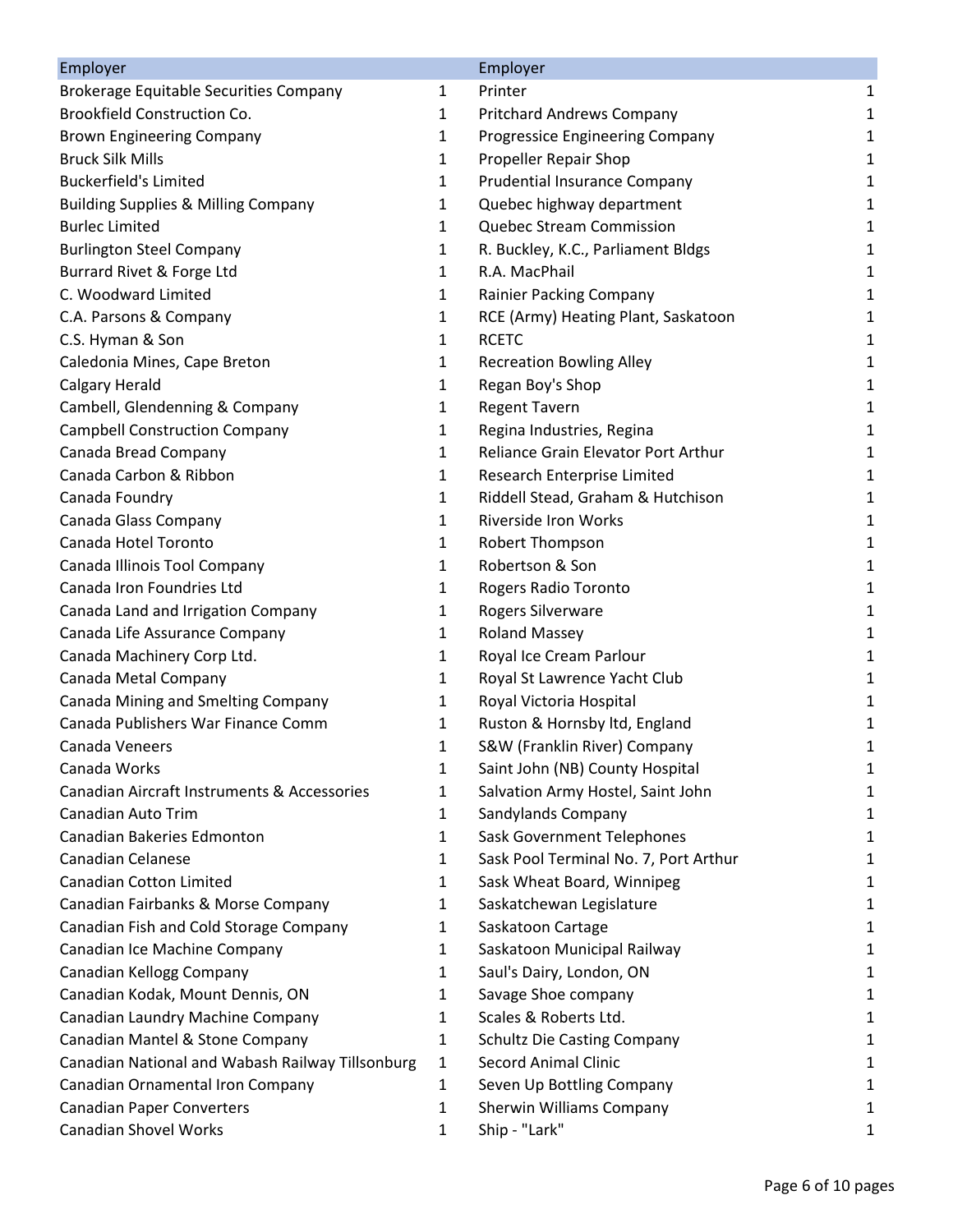| Employer                                    |   | Employer                                                |              |
|---------------------------------------------|---|---------------------------------------------------------|--------------|
| Canadian Tube & Canada Car                  | 1 | Ship - Colonial Steamship Company                       | 1            |
| Canadian Vulcanizer & Equpment Co.          | 1 | Ship - Deep Sea "Bessemer"                              | 1            |
| Canadian Western Lumber Company             | 1 | Ship - Fishing Trawler "Rayon D'Or"                     | 1            |
| Canadian Wire & Cable Company               | 1 | Ship - Fishing Trawler "Venosta"                        | 1            |
| <b>Canmore Mines Ltd</b>                    | 1 | Ship - Kingsly Navigation                               | 1            |
| <b>Capitol Theatre</b>                      | 1 | Ship - M.V "Kikora"                                     | 1            |
| Catelli Brothers                            | 1 | Ship - MV "Amacita", Swedish Freighter                  | 1            |
| <b>Cavers Brothers</b>                      | 1 | Ship - MV "Playmaid"                                    | 1            |
| Cazaville, QC                               | 1 | Ship - Norwegian whaler                                 | 1            |
| Cecil Carl                                  | 1 | Ship - Ocean Transport 24, Saint John Tow Boat Com      | 1            |
| Central Park Sash & Door                    | 1 | Ship - P&O Steamship Navigation Company                 | 1            |
| Century Tool & Dye Company                  | 1 | Ship - Schooner "RAY"                                   | 1            |
| CH Smth Co.                                 | 1 | Ship - SS " Alexander Leslie" - Lake Erie Navigation C  | 1            |
| <b>Chalifoux Ltee</b>                       | 1 | Ship - SS "Aspy III", North Shore Steamship Company     | 1            |
| Champlain Oil Co.                           | 1 | Ship - SS "Beaconlight", Standard Oil Company of Ne     | 1            |
| Chantler Manufacturing Co.                  | 1 | Ship - SS "Belle Isle" - Newfoundland Canada Steams     | 1            |
| Chapman Holton Knitting Company             | 1 | Ship - SS "Cambria" - London, Midland and Scottish      | 1            |
| Charles Brown Fur Ltd                       | 1 | Ship - SS "Canadian Runner", Margaree SS Company        | 1            |
| <b>Charles Miner</b>                        | 1 | Ship - SS "Cedarton", Matthews Steamship Company        | 1            |
| Chevrolet & Oldsmobile Company              | 1 | Ship - SS "Grayburn" Agents (London Eng)                | 1            |
| <b>Chez Vanier Limited</b>                  | 1 | Ship - SS "Heron", Canada Press                         | 1            |
| <b>City Chevrolet Sales</b>                 | 1 | Ship - SS "Humber Arm" - Bowater's Newfoundland         | $\mathbf{1}$ |
| City Hydro, Winnipeg                        | 1 | Ship - SS "Lord Strathcona" - Quebec Salvage & Wre      | 1            |
| City Meat market                            | 1 | Ship - SS "Mary E. Kenny"                               | 1            |
| City of Calgary                             | 1 | Ship - SS "Mary H. Cann" - Minas Basin Towing Co., N    | $\mathbf{1}$ |
| City of Port Arthur                         | 1 | Ship - SS "Monarch of Bermuda" - Furness Bermuda        | $\mathbf{1}$ |
| City of Regina                              | 1 | Ship - SS "Moyra" - Interprovincial Steamship Compa     | 1            |
| City of Westmount                           | 1 | Ship - SS "New Northland" - Clarke Steamship Compa      | 1            |
| Clark & Miles                               | 1 | Ship - SS "Princess Louise" - Canadian Pacific Railwa   | 1            |
| Claude neon-ruddy Kester                    | 1 | Ship - SS "Rosecastle"                                  | 1            |
| <b>Clen-Mathers Press</b>                   | 1 | Ship - SS "Transriver" Transcoal Ltd.(Transit T & T Ltc | 1            |
| Colgate-Palmolive-Peet, Ltd                 | 1 | Ship - SS "W.L. Forrest" - W. L. Forrest, Goderich      | 1            |
| <b>Combustion Engineering Corp Montreal</b> | 1 | Ship - SS "Waterton" - McKellar Steamships Limited      | 1            |
| <b>Commercial Union Insurance</b>           | 1 | Ship - SS "WC Teadgale" - Imperial Oil Tanker           | 1            |
| <b>Comox Logging</b>                        | 1 | Ship - Tug "St Pierre"                                  | 1            |
| <b>Comstock Company</b>                     | 1 | Ship - Vancouver Tug & Barge Company                    | 1            |
| Confederation Life Assurance Co.            | 1 | Ship- Fishing Schooner "Keith V. Colin"                 | 1            |
| Connaught Laboratory                        | 1 | Shurly, Deitrich, Atkins Company                        | 1            |
| <b>Connor Brothers</b>                      | 1 | Sieberling Rubber Co                                    | 1            |
| Consolidated Dye Ltd                        | 1 | Silks Ltd                                               | 1            |
| <b>Consolidated Theatres, Montreal</b>      | 1 | Simmons Ltd                                             | 1            |
| Cook & Leitch                               | 1 | <b>Singer Sewing Machine Company</b>                    | 1            |
|                                             |   |                                                         |              |
| Cooks Grocery                               | 1 | <b>Slones Grocery</b>                                   | 1            |
| Co-op Creameries Limited                    | 1 | <b>Smart Brothers</b>                                   | 1            |
| Cope & Son Ltd Vancouver                    | 1 | <b>Smeeds Security Storage</b>                          | 1            |
| Coronation Dairy St. Mary's, ON             | 1 | Smith Fruit Company                                     | 1            |
| <b>Coulter Copper and Brass</b>             | 1 | <b>Snell-Evans Fort William</b>                         | 1            |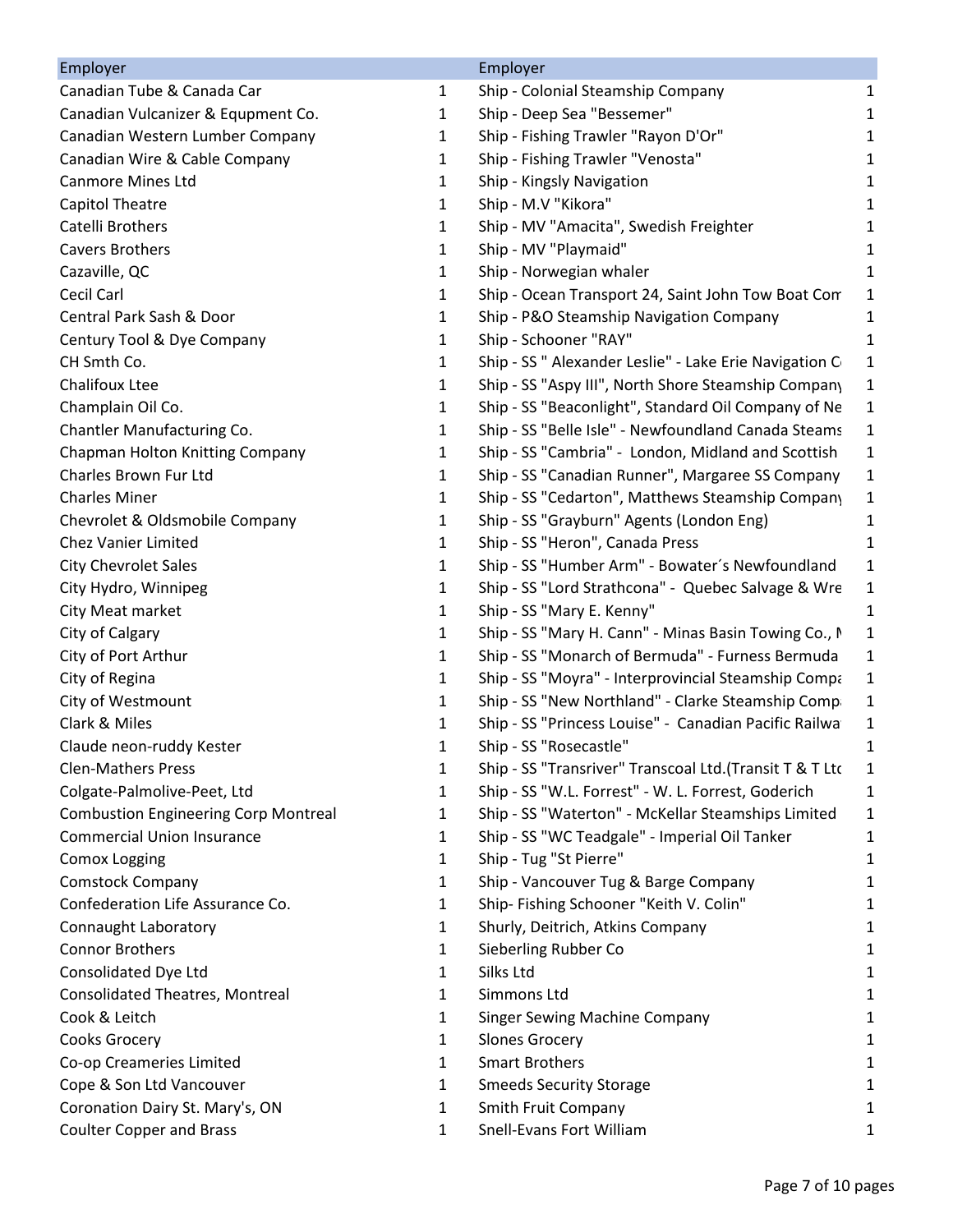| Employer                                     |              | Employer                               |              |
|----------------------------------------------|--------------|----------------------------------------|--------------|
| <b>Coulter Manufacturing Company</b>         | 1            | soft drink plant                       | 1            |
| Court House, Vancouver                       | $\mathbf{1}$ | Somerville Box Company                 | $\mathbf{1}$ |
| <b>Coyle Towing Company</b>                  | 1            | Sonny Fry Orchestra                    | 1            |
| Cunard White Star Limited, Montreal          | 1            | South Shore Electric Company           | 1            |
| D.L. Moody                                   | $\mathbf{1}$ | <b>St Catherines Steel Products</b>    | 1            |
| D.R. Bole, Fort William                      | $\mathbf{1}$ | <b>St Dunstans University</b>          | $\mathbf 1$  |
| Darling and Company, Sarnia                  | 1            | St Lawrence Wagon Company              | 1            |
| De Havilland Aircraft of Canada              | 1            | St Mary's Hospital, Montreal           | 1            |
| Dear Brothers                                | $\mathbf{1}$ | <b>St Michael's College</b>            | 1            |
| <b>Dechaux Cleaners</b>                      | 1            | St Michael's hospital, Toronto         | 1            |
| Defence Industries Limited                   | $\mathbf{1}$ | Stanfields Ltd                         | $\mathbf{1}$ |
| Dent Harrison & Sons                         | $\mathbf{1}$ | <b>Stanley Precision Instruments</b>   | 1            |
| Devine Sporting Goods                        | $\mathbf{1}$ | Stanley Shaw & Peardon                 | 1            |
| <b>Dexter Construction Company</b>           | 1            | <b>Staunton Wallpaper Company</b>      | 1            |
| DL Olgivie Company                           | 1            | <b>Sterling Electric Company</b>       | 1            |
| Doherty Mfg Company                          | $\mathbf{1}$ | <b>Stevens Alberta Company</b>         | $\mathbf{1}$ |
| Dominion Atlantic Railway                    | 1            | <b>Stewart Construction Company</b>    | 1            |
| Dominion Carbon Brush Company                | $\mathbf{1}$ | <b>Stonehouse Motors</b>               | 1            |
| <b>Dominion Construction Company</b>         | $\mathbf{1}$ | Stop & Shop Stores                     | 1            |
| Dominion Engineering Works                   | 1            | <b>Stuart Brothers</b>                 | 1            |
| Dominion Envelope Company                    | 1            | <b>Summit Dyeing Company</b>           | 1            |
| <b>Dominion Malting</b>                      | 1            | Sunlight Oil Company                   | 1            |
| Dominion of Canada General Insurance Company | $\mathbf{1}$ | Supertest Petroleum Company            | 1            |
| <b>Dominion Ornaments Company</b>            | $\mathbf{1}$ | Sydney - Louisburg Railway             | 1            |
| <b>Dominion Textile Company</b>              | 1            | Tait Pipe Foundry Company              | $\mathbf 1$  |
| Donnet's Grocery                             | 1            | Tanner & Company                       | 1            |
| Downs & Coulter Company                      | 1            | <b>Teck Hughes Mines</b>               | 1            |
| Drew Machine Company                         | 1            | Temagami Navigation Company            | 1            |
| Ducey's Lumber Mill                          | 1            | Temiskaming & Northern Ontario railway | 1            |
| Duncan Grammar School                        | $\mathbf{1}$ | The Borden Company Ltd                 | 1            |
| <b>Dyment Limited</b>                        | 1            | The Gardner Equipment Company          | 1            |
| <b>E&amp;S Currie Ltd</b>                    | 1            | Thomas C Watkins Ltd                   | 1            |
| E.J. Harvie                                  | 1            | Thompson & Sutherland Ltd              | 1            |
| EA Jones Company Limited                     | 1            | Thor Canadian Company                  | 1            |
| East York Township Municipal buliding        | $\mathbf{1}$ | Tilley, Thomson & Pamenter             | 1            |
| <b>Edmonton City Dairy</b>                   | 1            | Times Printing & Publishing Company    | 1            |
| <b>Edmonton Journal</b>                      | $\mathbf{1}$ | Tippet-Richardson Ltd                  | 1            |
| <b>Edmonton Motors Limited</b>               | 1            | TM McEwan Company                      | 1            |
| <b>Electric Autolite Ltd</b>                 | 1            | Tops Construction Co.                  | 1            |
| <b>Electrical Reduction Company</b>          | 1            | <b>Toronto Asphalt Roofing</b>         | 1            |
| Empire Hotel, Saskatoon                      | 1            | <b>Toronto carpet Manufacturing</b>    | 1            |
| <b>Empire Mills Ltd</b>                      | 1            | <b>Toronto General Trust</b>           | 1            |
| <b>Essex Farms Cooperative</b>               | 1            | Toronto Hydro Electric System          | 1            |
| Eureka Refrigerator Company                  | $\mathbf{1}$ | Toronto Launderers & Dry Cleaners      | 1            |
| <b>Evans Motors</b>                          | 1            | <b>Toronto Terminals Railway</b>       | 1            |
| F.W. Robinson Itd (automotive)               | 1            | Toronto Western Hospital               | 1            |
| Falconbridge Nickel Mines                    | 1            | Town of Leaside                        | 1            |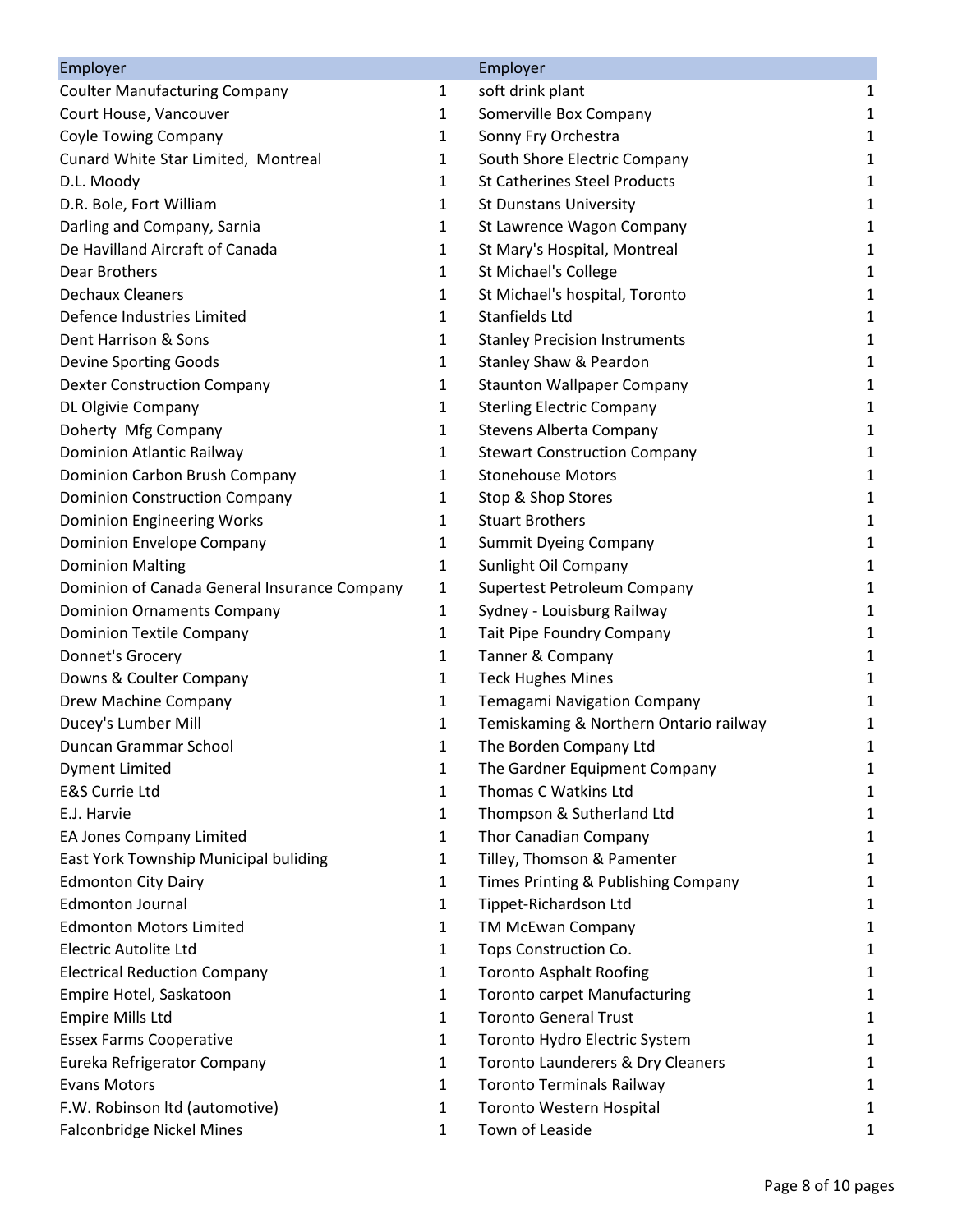| Employer                                   |              | Employer                                   |   |
|--------------------------------------------|--------------|--------------------------------------------|---|
| <b>Farlinger Realty</b>                    | 1            | Town of New Glasgow                        | 1 |
| <b>Federal Cold Storage</b>                | 1            | <b>Trader Service</b>                      | 1 |
| <b>Federated Press Limited</b>             | 1            | Tribune newspaper                          | 1 |
| <b>Fess Oil Burners</b>                    | $\mathbf{1}$ | <b>Trucking business</b>                   | 1 |
| FH Frith                                   | 1            | <b>Unemployment Insurance Commission</b>   | 1 |
| Firestone Tire & Rubber Company            | 1            | Ungars Ltd.                                | 1 |
| Francois Jobin Inc                         | 1            | United Amusement Corp Theatres             | 1 |
| Fraser River Pile Driving Company          | 1            | <b>United Cigar Stores</b>                 | 1 |
| Fred Hornybrook                            | 1            | United Shipyards Limited, Montreal         | 1 |
| Frederick Field & Company                  | 1            | US Army contingent in Edmonton             | 1 |
| <b>Freeport Sanitorium</b>                 | 1            | Vancouver BC                               | 1 |
| <b>Fundy Construction Company</b>          | 1            | Vancouver Daily Province                   | 1 |
| <b>Furness Withy Company</b>               | 1            | Vancouver Granite Company                  | 1 |
| G. Isnor, MP                               | 1            | Vancouver Island Coach lines               | 1 |
| Ganongs Brothers                           | 1            | Vancouver police                           | 1 |
| <b>Gar Wood Industries</b>                 | 1            | <b>Veneer Plant</b>                        | 1 |
| <b>Garden City Paper Mill</b>              | 1            | Verdun Hospital                            | 1 |
| <b>Genelco Company (Munitions Factory)</b> | 1            | Victoria Brass & Iron Works                | 1 |
| General Auto Repairs, Montreal             | 1            | Victoria Machinery Depot                   | 1 |
| <b>General Films Limited</b>               | 1            | <b>Viking Pump Company</b>                 | 1 |
| <b>General Foods Ltd</b>                   | 1            | Vivian Engine Works Ltd                    | 1 |
| <b>General Tractor Parts Supply</b>        | 1            | Vogie Bags Ltd                             | 1 |
| Geo. Strachan Plumbing & Heating           | 1            | W. Morley & Sons                           | 1 |
| George Densmore                            | 1            | W. Roach                                   | 1 |
| <b>Gilbert Hanson Farms</b>                | 1            | W.C. Smith Company                         | 1 |
| <b>Global Bedding Toronto</b>              | $\mathbf{1}$ | <b>Walker Metal Products</b>               | 1 |
| Globe and Mail                             | 1            | <b>Wallace Barnes Company Ltd</b>          | 1 |
| God's Lake Gold Mines                      | 1            | <b>Wallaceburg Brass Company</b>           | 1 |
| Goodwin's Service                          | 1            | Walter the Plumber                         | 1 |
| Gordy's Restaurant                         | 1            | Warden King Company                        | 1 |
| Grain Elevator Searle Grain Agent          | 1            | Warnock Inspection Company, Montreal       | 1 |
| Gray-Bonney Tool Co. Toronto               | 1            | Wawanesa Mutual                            | 1 |
| Great Atlantic & Pacific Tea Co. Toronto   | 1            | Weiller & Williams Company Limited         | 1 |
| <b>Green Gables</b>                        | 1            | <b>Welland Chemical Company</b>            | 1 |
| <b>Green Service Station</b>               | 1            | Wells Shoe Shoppe                          | 1 |
| <b>Greening Wire Company</b>               | 1            | Wentworth Radio Supply Company in Hamilton | 1 |
| Green's grocery store                      | 1            | Western Assurance Company                  | 1 |
| <b>Greyhound Bus Lines</b>                 | 1            | <b>Western Glove Works</b>                 | 1 |
| <b>Guelph General Hospital</b>             | 1            | <b>Weston Bakery</b>                       | 1 |
| Guildford Ltd. Halifax                     | 1            | Weston Biscuit company                     | 1 |
| Gutta Percha & Rubber Itd                  | 1            | <b>West's Machinery</b>                    | 1 |
| Gypum Packet Company, Staten Island        | 1            | WG Cowan                                   | 1 |
| H. Butterfield Florist                     | 1            | WH Escott Co. Ltd                          | 1 |
| Halifax Infirmary                          | 1            | <b>WH Kenney</b>                           | 1 |
| Hall Corporation, Montreal                 | 1            | <b>White Press</b>                         | 1 |
| <b>Hamilton Boiler Works</b>               | 1            | Whyte Packing Company                      | 1 |
| Hamilton Bridge Company                    | 1            | Wilcox & Goldie McColloch                  | 1 |